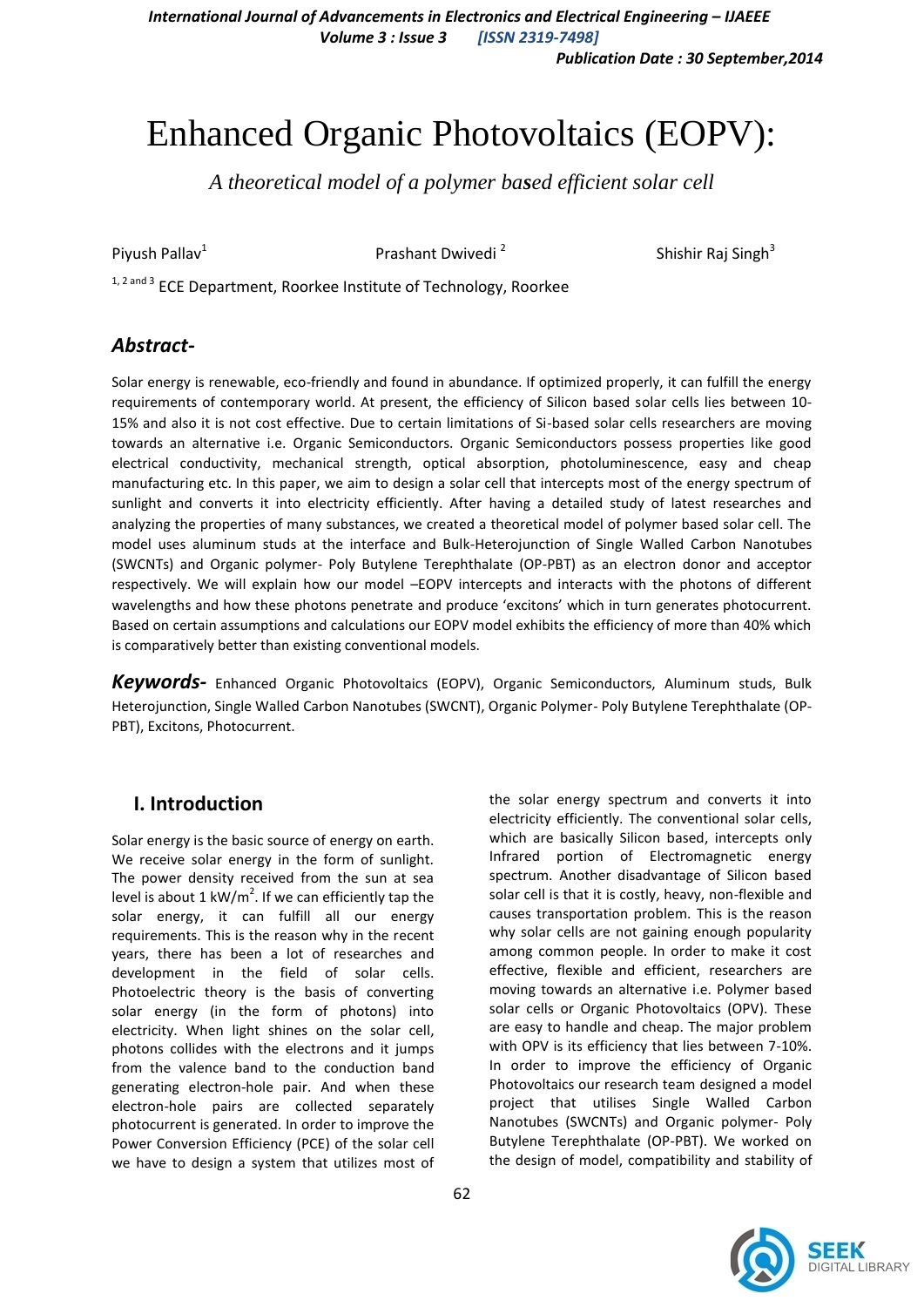the materials used and lastly found if fabricated properly, EOPV will yield good efficiency.

## **II. Traditional and Organic Photovoltaics: A Comparison**

### *A. Traditional*

Conventional solar cells are usually made from silicon *pn-*junction. The *n-*type silicon has extra, loosely bound electrons that can be ionized by the absorption of a photon leaving behind a hole. If this process occurs sufficiently close to the junction, then the electric field across the junction will pull the hole to the *p-*side. When an electrical contact is made between the two sides of the junction, electrons will flow from the *n-*side to the *p*-side, generating a current. However, the fact that the separated charges need to reach the junction before recombining limits these devices. Silicon is not the ideal material because it is a minority carrier. Meaning, the charge carriers are generated where they are outnumbered by opposite charges. Silicon was initially chosen only because it could build off the mature semiconductor industry. This problem has been mitigated by improving the purity and crystallinity of the silicon, which increases the distance travelled before recombination, and by creating multi-junction devices, which decreases the distance to the junction. Using these improvements, up to 35% of the photons can be converted to electrons. Nevertheless, these improvements greatly increase the cost of the solar cells, and without fundamental breakthroughs, silicon will not fulfil our Solar Energy's optimisation goal.

#### *B. Organic*

The cost of these devices will be much lower than traditional solar cells because they employ cheaper materials, such as conductive polymers, and processing techniques, such as spin casting and evaporation. There are generally three components in an organic solar cell: the active layer, band alignment layers and the electrodes. The active layer is the most important component. It composed of an electron donor and an electron acceptor and is responsible for photon absorption, charge separation and conduction to the electrode. The band alignment layers are placed between the active layer and the electrodes. Their role is to minimize the band bending that arises from the Schottky barrier between the semiconducting active layer and the metallic electrodes. Commonly, LiF is used on the Al electrode and Poly (3, 4-Ethylene Dioxythiophene) PEDOT is used on the Indium Tin Oxide (ITO) electrode. The purpose of the electrodes is to serve as efficient charge collectors and to create an electric field throughout the active layer through the difference in their work functions. Usually Indium Tin Oxide (ITO) is chosen because it is transparent and has a high work function (4.7 eV). It usually paired with Aluminium (4.28 eV) because they have a large difference in work function (0.4 eV).

In Organic photovoltaic function there are essentially four steps from photon to electron conversion: photon absorption, excitons diffusion to junction, charge separation, and charge transport to their respective electrodes. But the major challenge is the interface recombination of excitons.

# **III. Enhanced Organic Photovoltaics (EOPV): A Theoretical Model**

### *A. Objectives*

Our research team endeavoured to design a polymer based solar cell model that absorbs maximum sunlight, intercepts most of the solar energy spectrum and converts it into electricity with a maximum efficiency. We also focused on the fact that materials used must be easily available to the manufacturers. So based on the necessities we deeply studied materials and selected some of them which possess the required properties.

## *B. Materials used*

#### *i. Aluminium studs*

An array of cylindrical aluminum studs on top of a solar cell can dramatically improve the amount of light trapped inside its absorbing layer. In most solar cells, about half of the manufacturing costs are taken up by the absorbing layer alone. This allimportant layer is where incoming photons collide with the atoms in the structure and "knock off". Besides being cheaper and more abundant, aluminum is also much better at reflecting and scattering light without absorbing it. Thus, when photons hit the nano-array, many more are deflected and travel through the absorption region for greater distances, as originally intended.

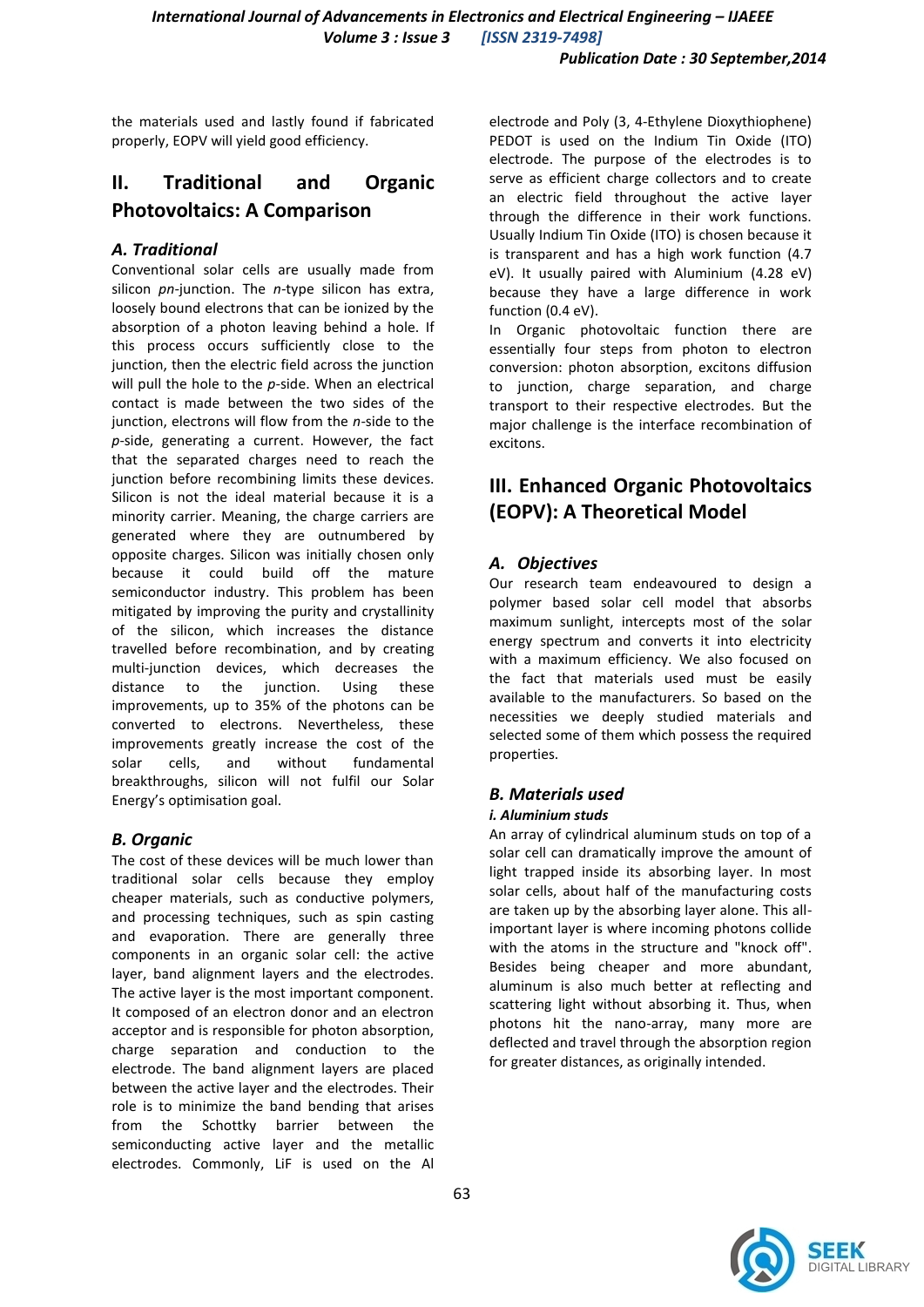*Publication Date : 30 September,2014*



(**Figure 1**: Aluminium studs image by Imperial college of London)

#### *ii. Carbon Nanotubes (CNTs)*

CNTs has high optical absorbance (needed to produce excitons) and extremely high conductivity (needed to move the charges to the electrodes). There are two types of CNTs, Single walled nanotubes (SWNT) and Multi walled nanotubes (MWNT). But SWNT have much higher absorbance spectra peaks than in MWNT.



**(Figure 2:** Comparison of the optical absorbance spectrums for SWCNT and MWCNT)

#### *iii. Organic Polymer- Poly Butylene Terephthalate (OP-PBT)*

OP-PBT is manufactured from one easily synthesized monomer and two commercially available monomers. OP-PBT is not only easier to make than other commonly used polymers, but a simple manipulation of its chemical structure gave it a lower HOMO (Highest Occupied Molecular Orbital) level than had been seen in other polymers with the same molecular backbone because of the presence of fluorine. OP-PBT showed an open circuit voltage (the voltage available from a solar cell) value of 0.78 volts, a 36 percent increase over the  $\sim$  0.6 volt average from similar polymers, Fill Factor (FF) of 71.8% and Current Density ( $J_{sc}$ ) of 13.4mA/cm<sup>2</sup>.



**(Figure 3:** Molecular structure of OP-PBT**)**

## *C. Model of Enhanced Organic Photovoltaics (EOPV)*

At the interface we have embedded nanocylindrical Aluminum studs upon the electrode ITO. Bulk Hetrojunction of SWCNT and OP-PBT is sandwiched between electrodes ITO (Anode) and Al (Cathode).



**(Figure 4:** Model of EOPV)

# **IV. Working of Enhanced Organic Photovoltaics (EOPV)**

#### *A. Photon Absorption*

In this model, we designed Aluminium studs on the interface which directs a lot of photons to the absorption region. The photon absorption usually occurs in the electron donor, although both donor and acceptor can absorb. The key material property related to photon absorption is absorption coefficient. While conductive polymers can have very high absorption coefficients, they tend to be only for low wavelengths (300-400 nm)

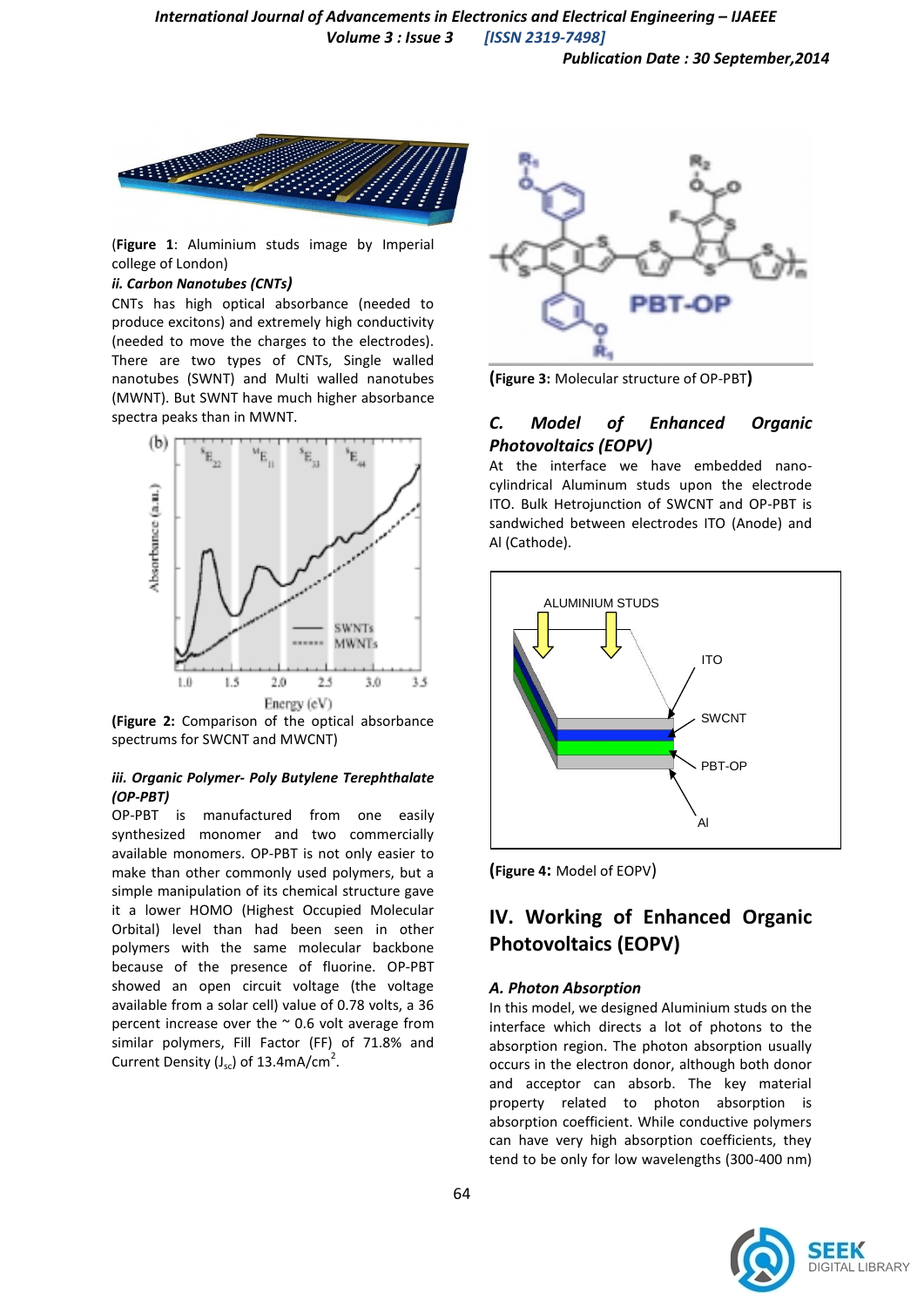which do not match the solar spectrum very well. This means that for adequate photon absorption to occur, the thickness of the active layer needs to be increased. This is undesirable because it increases the distance that separated charges need to be transported and lowers the amount of charges that reach their electrodes. We hope that by using SWCNTs as the electron donor, we can increase the absorption efficiency of the cell.

#### *2. Excitons Diffusion to Junction*

Photon absorption creates excitons which are electron-hole pairs that are bound to each other via Columbic attraction. In order to generate charges, these electron-hole pairs must be separated at a donor/acceptor junction before they recombine. Unfortunately, due to short excitons' lifetime and poor mobility conductive polymers have very low excitons diffusion length, between 10 and 20 nanometres. This means that in a bilayer junction, only excitons created within the diffusion distance of the interface contribute to the current flow. Excitons generated farther than diffusion length from an interface recombine before they have a chance to separate. The need to have a junction very close to the exciton generation sites, yet still have a device thick enough to absorb significant amounts of light, led to the development of another junction structure: the bulk heterojunction. In a bulk heterojunction, the same effect is used, but with nanoscale mixing of the donor and acceptor. Instead of having only a junction layer, there are junctions throughout the entire active layer. By placing a junction within the diffusion length of almost every exciton creation point, the efficiency of the device can be radically improved.



(**Figure 5:** Schematic diagram of a bulk heterojunction)

It is important to note that while a bulk heterojunction improves charge separation, it does it at the cost of increasing the distance and complexity of the path that charges must travel. Furthermore, it places difficult morphological requirements on the active layer being as the donor and acceptor must not only be mixed on the nanoscale but also bicontinuous. It is our hope that replacing the donor with CNTs whose exciton diffusion length is greater than conductive polymers this strict morphological requirement can be relaxed without decreasing efficiency. The red represents the electron donor while the blue represents the electron acceptor.

#### *3. Charge Separation*

Charge separation occurs at a donor/acceptor junction when the local electric field generated by the difference in band gaps of the donor and the acceptor is large enough to overcome the Columbic attraction of the excitons. The absorbance of a photon in the donor material promotes an electron to its LUMO, and leaves a hole in its HOMO. At the junction, the electron will jump from the donor's LUMO to the acceptor's LUMO because it is a lower energy state. The electrons will then travel "downhill" to the lower work function electrode, while the holes travel "uphill" to the high work-function electrode. Figure 6 illustrates this process.



**(Figure 6:** Band diagram of organic solar cell showing charge separation and transport)

#### *4. Charge Transport*

The final step for current generation is charge transport to their respective electrodes. Charge transport is guided by the electric field generated throughout the active layer by the difference in work functions of the electrodes. Band bending creates the "uphill" and "downhill" for the charges to travel. However, despite having a guiding electric field, charges can be lost as they travel to the electrode. Thus, it is important to minimize the distance and the complexity of the path that the